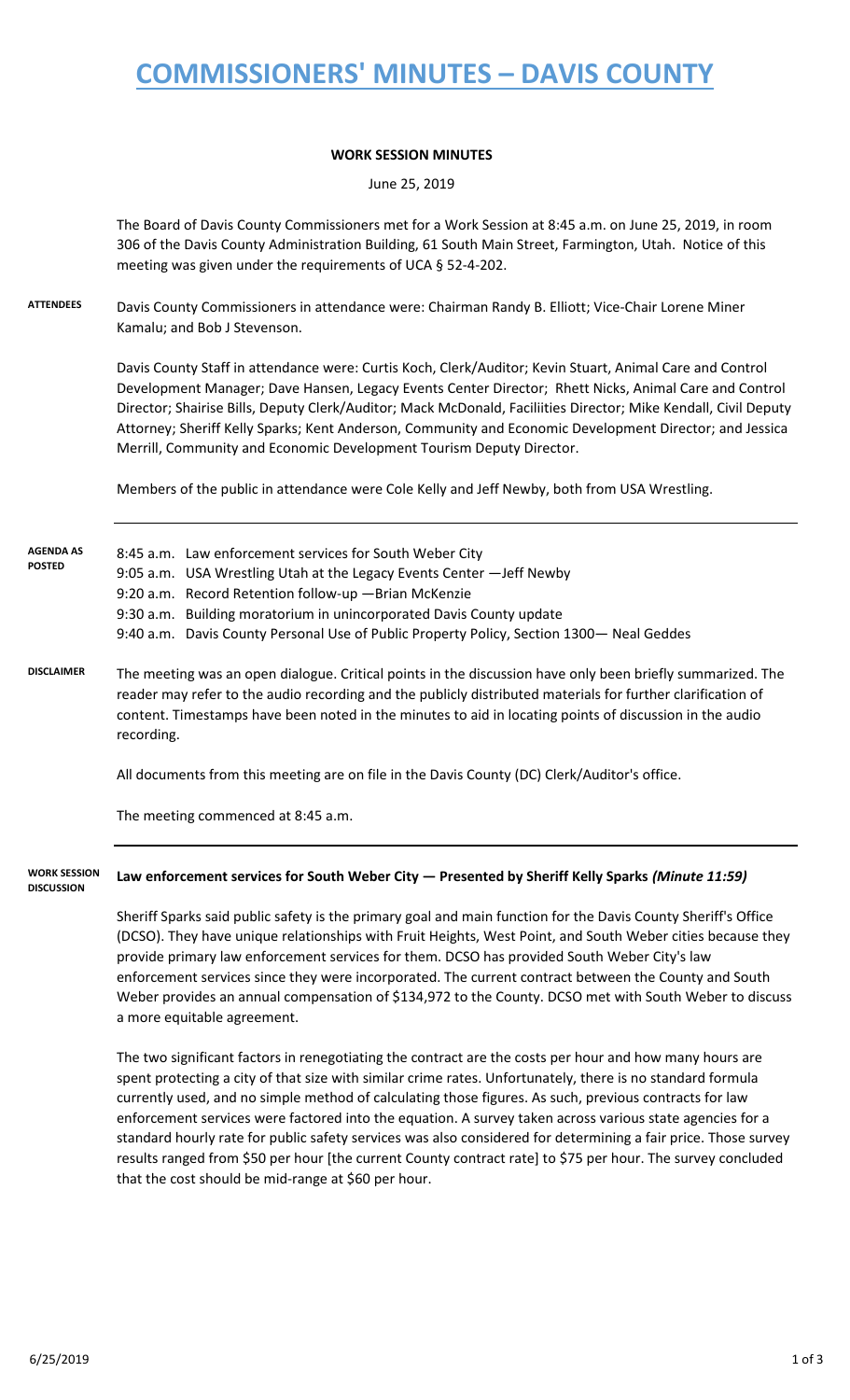# **COMMISSIONERS' MINUTES – DAVIS COUNTY**

The number of service hours that have been historically provided to South Weber was not well documented in the past. Service hours were tracked carefully between February and March of this year, while in negotiations of this contract, and resulted in an average of 13.9 hours. Those hours accounted for law enforcement but also included some paramedic statutory responsibilities.

A proposal was drafted with the new rate of \$60 per hour for law enforcement services, with an estimated 12 hours per day for law enforcement services at the cost of \$262,800. In response, South Weber provided DCSO with a copy of a lower-priced bid they got from another [un-named] city's police agency, that offered to provide 10 hours of law enforcement services per day. In turn, DCSO drafted the final agreement to reflect the decrease in the number of service hours per day to ten, for a total contract amount of \$221,880. It was lower than what that city was offering for those same services but is an increase of \$86,908 to the current contracted amount of \$134,972.

Sheriff Sparks said he feels confident in the calculations for the final contracted amount, and that the compensation can be justified. The survey backs up the proposed hourly rate of services, and the bid shows what South Weber can get for those services elsewhere.

This contract will be considered for approval in next week's Commission meeting.

### **USA Wrestling Utah at the Legacy Events Center (LEC) — Presented by Jeff Newby and Cole Kelly** *(Minute 28:02)*

USA Wrestling Utah was the first event, outside of equestrian, held at the Events Center. Jeff is the Executive Director of USA Wrestling Utah; Cole is a board member. Jeff explained the growth of the organization and the opportunities they bring to the Legacy Events Center. He shared the vision of what they would like to accomplish over the next ten years.

Two of the biggest concerns are the lack of available or inadequately sized venues to meet USA Wrestling's needs. Cole said they hold so many of their events at the LEC because of the quality of staff service.

Some of the issues preventing them from holding larger wrestling events at the LEC are not enough seating, inadequate floor space, and too few restrooms and concessions. Ideally, they would like to have a turf floor; if not turf, a hard floor would be desirable as opposed to the existing dirt floor.

Their peak times are June-July for tournaments and November-February for the regular playing season.

#### **Record Retention follow-up —Presented by Brian McKenzie** *(Minute 51:58)*

This discussion was a follow-up from the April 16th Work Session where the Commission gave direction to the Clerk/Auditor's Office to look at possible solutions for improving record's management in the County.

Brian suggested three primary areas of focus that would help improve the process. The first area of focus is to increase training for designated department record's officers to give them a deeper understanding of their responsibilities. The second would focus on establishing a central records repository as a resource for departments to keep documents that don't have another designated storage place but are of importance to the county, for long-term or permanent record retention. The third area of focus a cataloging system to identify where county records are held if not in the central repository.

Curtis mentioned that the Davis County Records Staff is leading the State in its methods of government records management.

*The following items required some discussion to answer the Commissioners' questions prior to being voted on in the Commission Meeting scheduled to follow this Work Session.*